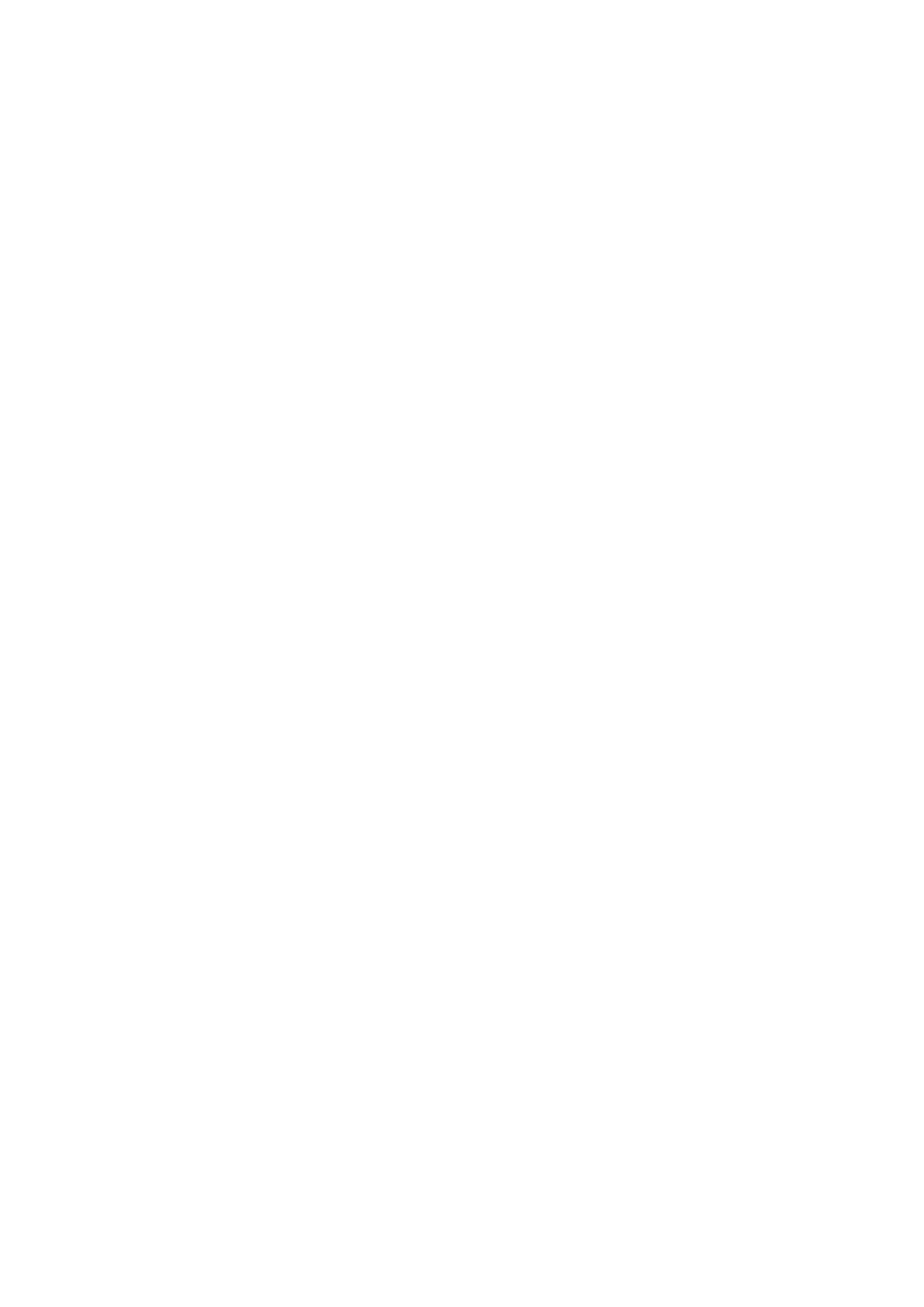Statutory Document No. 2018/0018



*Highways Act 1986*

# **HIGHWAY DIVERSION (JANET'S CORNER ESTATE, CASTLETOWN) ORDER 2018**

*Approved by Tynwald: 20 February 2018 Coming into Operation: In accordance with Article 2*

The Department of Infrastructure, having complied with the requirements of paragraphs 1 to 7 of Schedule 3 to the Highways Act 1986, makes the following Order under section 33(2) of that Act.

## <span id="page-2-0"></span>**1 Title**

This Order is the Highway Diversion (Janet's Corner Estate, Castletown) Order 2018.

# <span id="page-2-1"></span>**2 Commencement**

If approved by Tynwald, this Order comes into operation on the date on which the notice required by paragraph 8 of Schedule 3 to the Highways Act 1986 is first published<sup>1</sup>.

# <span id="page-2-2"></span>**3 Diversion of Highway**

On the date on which this Order takes effect —

- (a) the highway specified in Part 1 of Schedule 1 shall be extinguished; and
- (b) the new highway, described in Part 2 of Schedule 1 shall be created.

<sup>&</sup>lt;sup>1</sup> Section 33(3) of the Highways Act 1986 requires a highway diversion order to be approved by Tynwald and paragraph 8 of Part 1 of Schedule 3 to that Act requires the Department to publish a notice stating that the order has been made and naming the place at which the order may be inspected. Paragraph 10(1) of the Schedule 3 to the Highways Act 1986 provides that a highway diversion order takes effect on the date on which such notice is published or first published, or on such later date, if any, specified in the Order.



 $\overline{a}$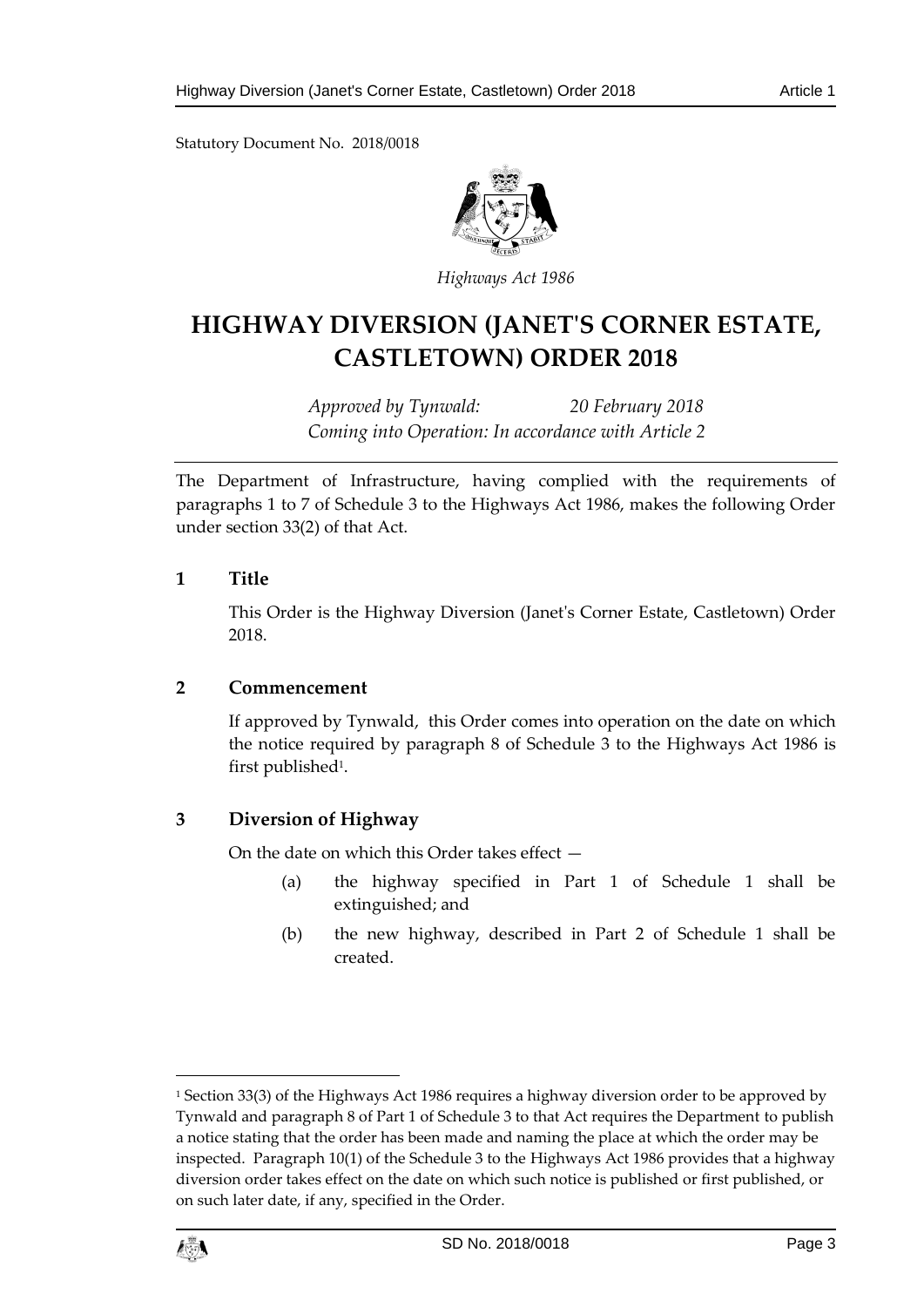## **MADE 17 JANUARY 2018**

### **R K HARMER**

*Minister for Infrastructure*

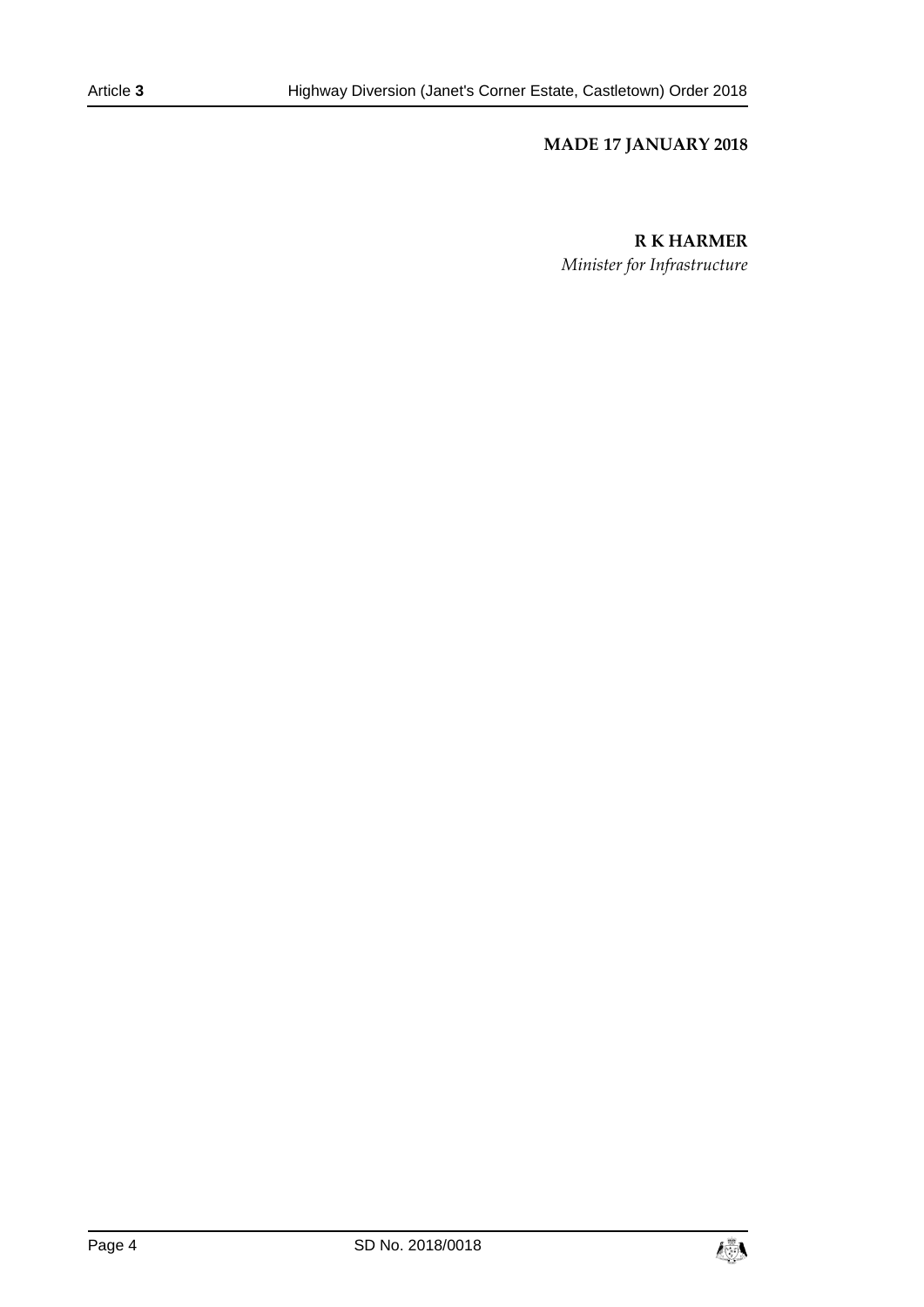## **SCHEDULE 1**

## **PART 1**

#### <span id="page-4-1"></span><span id="page-4-0"></span>**HIGHWAY TO BE EXTINGUISHED BY THIS ORDER**

## [Article 3(a)]

<span id="page-4-3"></span><span id="page-4-2"></span>The sections of highway in Janet's Corner Estate, Castletown as shown in red on the map in Schedule 2 of this Order.

### **PART 2**

### **HIGHWAY TO BE CREATED BY THIS ORDER**

# [Article 3(b)]

<span id="page-4-4"></span>The sections of highway in Janet's Corner Estate, Castletown as shown in yellow on the map in Schedule 2 of this Order.

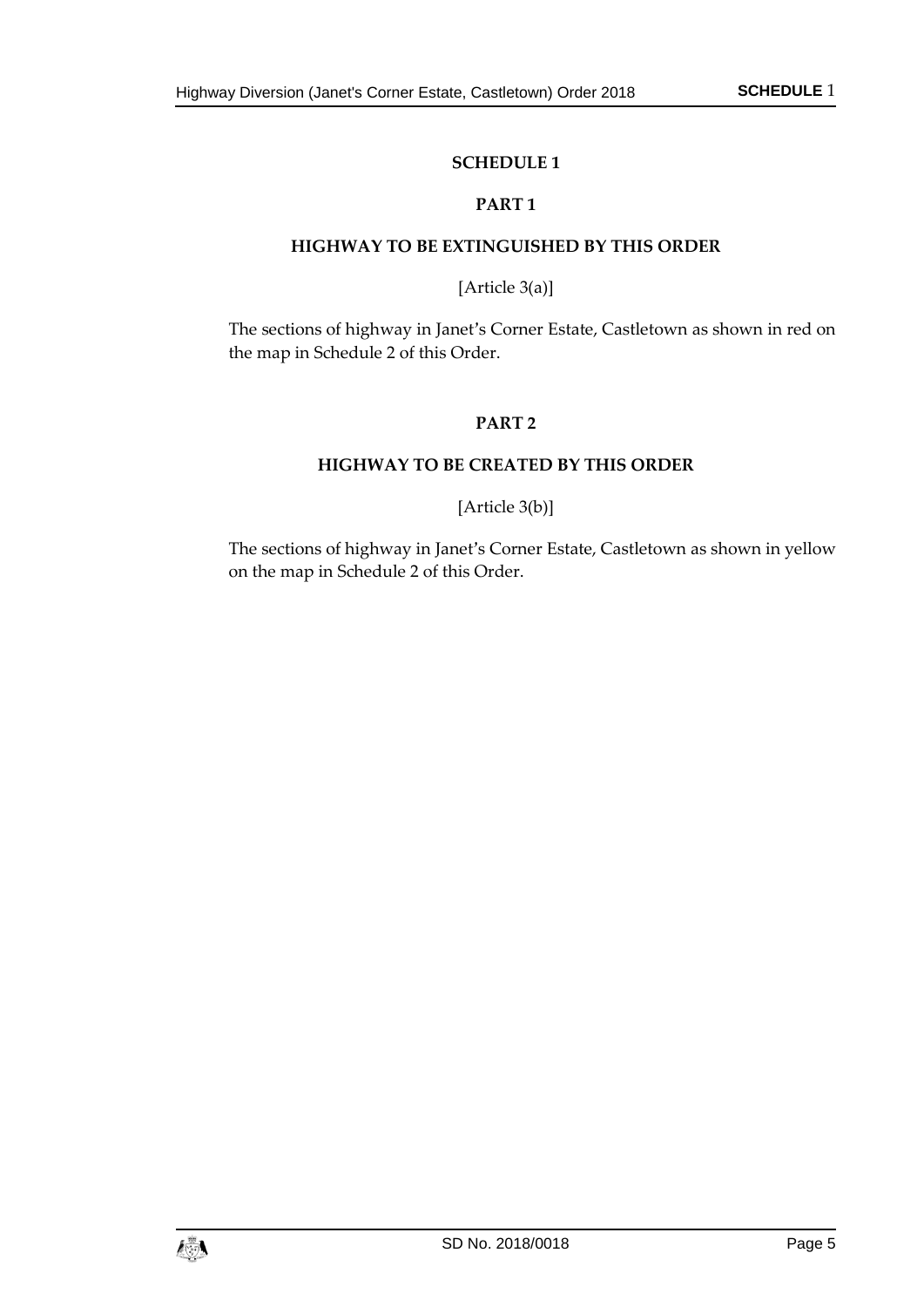# **SCHEDULE 2**

[Article 3]

#### <span id="page-5-0"></span>**MAP REFERRED TO IN HIGHWAY DIVERSION (JANET'S CORNER ESTATE, CASTLETOWN) ORDER 2018**



#### **KEY**



New road layout to be adopted by The Department



Roads to be extinguished (former road layout)